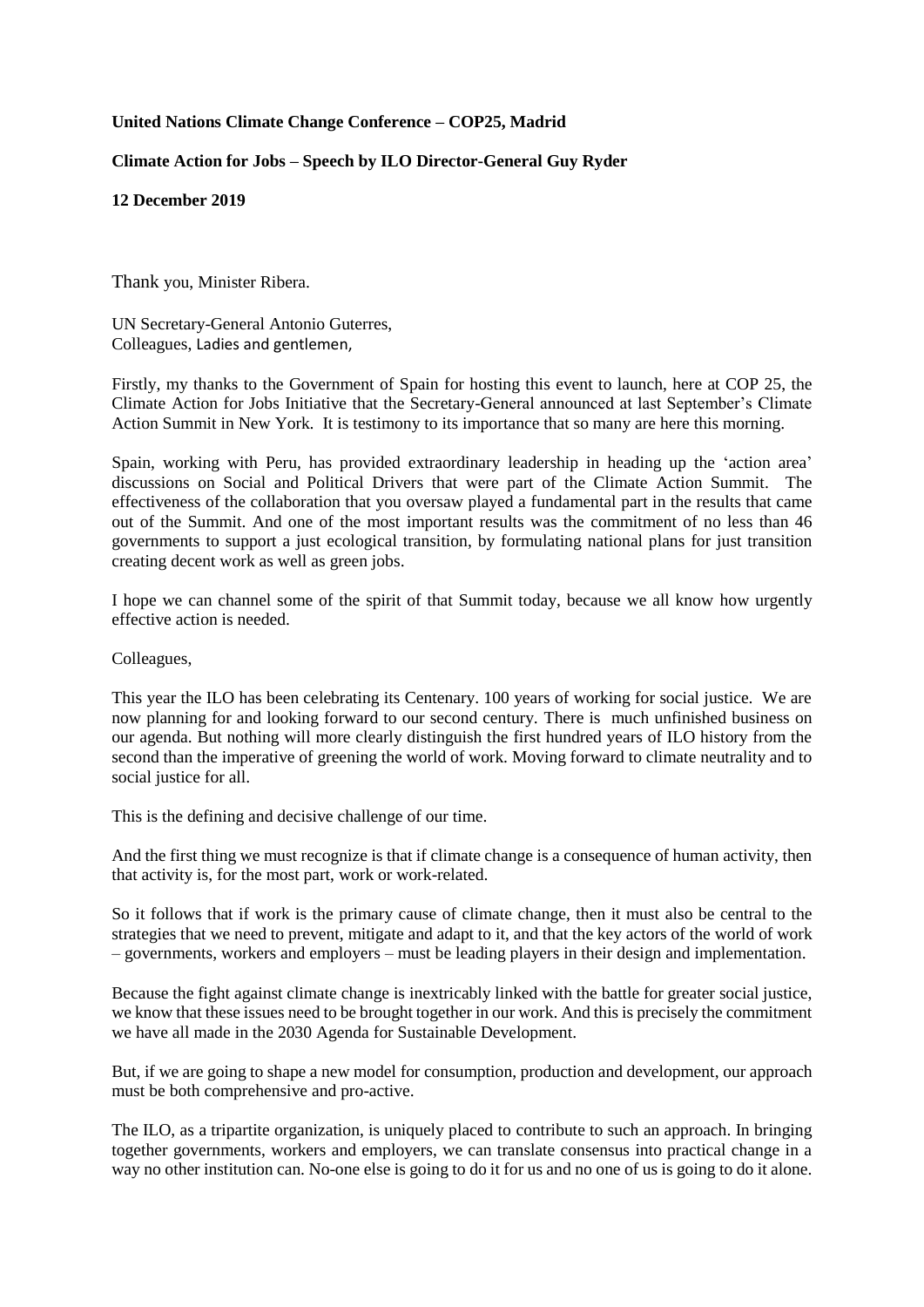We, and our constituents, have a responsibility to do this. And we must scale up and speed up our action.

More needs to be done; and done a lot more quickly.

The ILO is already moving forward. At our Centenary Conference last June, our members adopted the **ILO Centenary Declaration for the Future of Work.**

The Declaration recognizes clearly and unequivocally that environmental and climate change are among the key forces transforming the world of work.

It states that, to live up to its constitutional mandate, the ILO must **ensure** "a just transition to a future of work that contributes to sustainable development in its economic, social and environmental dimensions".

My friends,

That is an ambitious target - but it is not realistic to be any less ambitious.

But to be honest, ambition alone will not get us where we need to be. It must go hand-in-hand with the social, economic and policy initiatives that can in a very concrete way actually shape a new model of work for the future.

This means a human-centred agenda that places people and their work at the centre of policy and practice. To reference the Paris Agreement, it means a just transition built upon the creation of decent work.

Today, I would like to highlight four principal ways for turning potential obstacles into drivers that can help accelerate action on climate change. As the Secretary General said in his opening speech at this COP 25, it's a matter of making the green economy "not one to be feared but an opportunity to be embraced."

First, we need training, skilling and reskilling policies. These can, and must build the technical abilities that are indispensable for rolling out clean energy technologies and achieving large-scale energy efficiencies.

They can help workers prepare for the labour market changes that will inevitably come. The ILO estimates that some 24 million jobs in new, green, occupations will emerge from here to 2030 but let's recognize that inevitably, some occupations will become obsolete, or require significant adaptation. The right skills policies can give people confidence that a greener future will be good for them. They can smooth labour market transitions, and prevent economic and social disruption.

Yes, this will require significant investments and planning, from governments in particular. And right now we know that too few governments have done enough in that regard.

Second, we need enterprise development policies that incentivize investment in new and innovative solutions, and the new fiscal policies that the Secretary General has referred to. These policies must work not just for the big players but for small and micro enterprises too.

Third, social protection will be vital to support people through the changes that come.

At the moment more than 70 per cent of the global population has no, or has inadequate, social protection. That simply means their ability to cope with change is limited or is non-existent. So, if we want to avoid disruption, if we want to support equity and sustainability, if we are determined to leave no one behind, then social protection has to be a priority.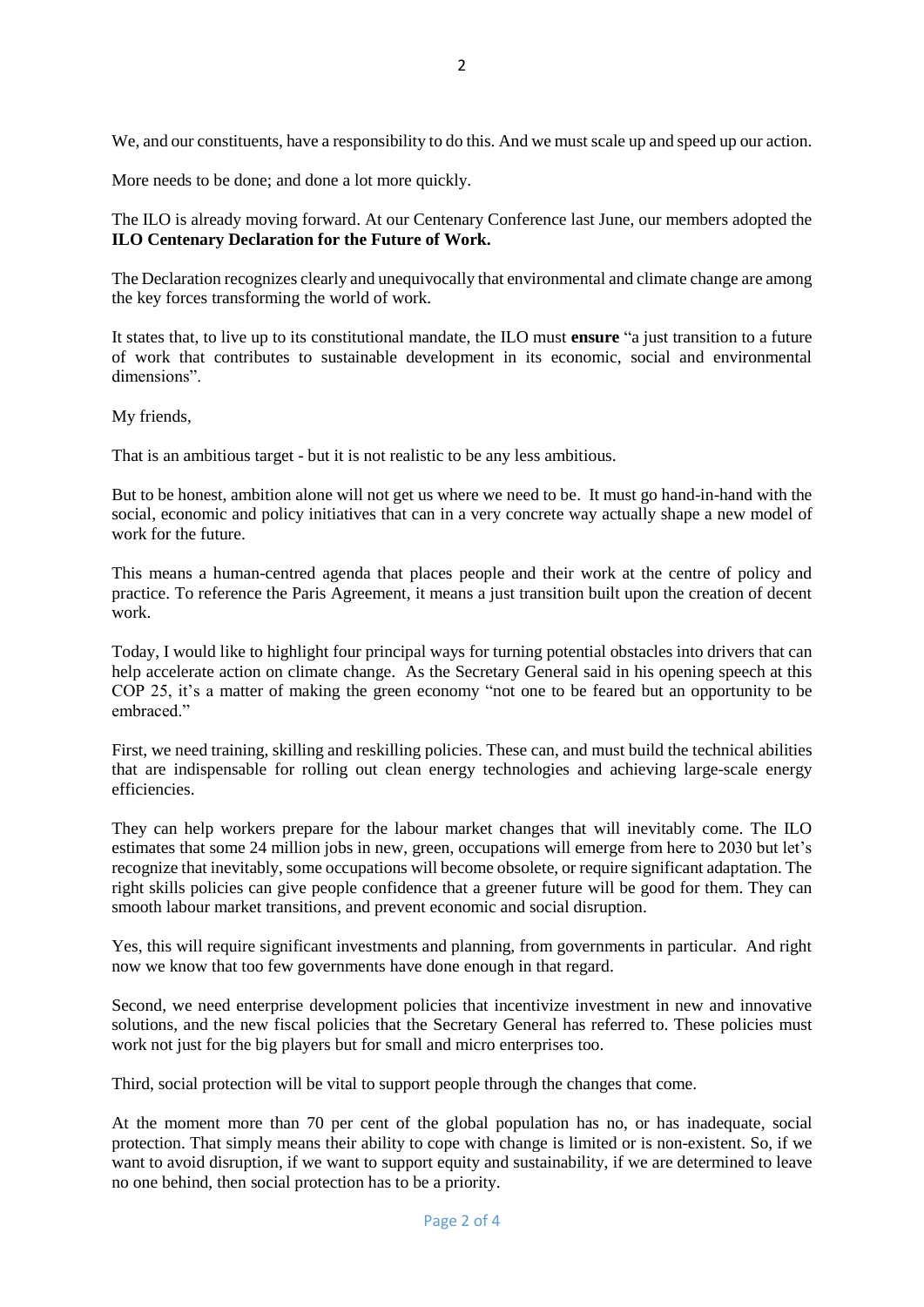Fourth, effective social dialogue is absolutely vital. Bringing together governments, workers, employers, and other actors, is the surest way to build strong, broad, and effective social consensus and political support for what we have to do.

Minister,

This brings me to the subject of our meeting today, the **Climate Action for Jobs Initiative**.

The Initiative, which the UN Secretary-General announced in September, is conceived as a broad partnership. It unites governments, workers' and employers' organizations, UN agencies, research and policy institutions, and other key actors.

It aims to be practical, and focused on practical solutions and real results. It must function at both national and international levels.

At the heart of the Initiative at the **national** level must be a jobs-and human-centred policy agenda for climate action, based upon country-level assessments, innovative social protection and strong consensus.

On the demand side, the Initiative will draw on tried-and-tested intervention models to promote the creation of green jobs. That includes both climate-oriented public employment programmes, and private investment as well.

On the supply side, it will help to address the skills gaps that can block the necessary labour market changes.

On this point, let me draw your attention to a new global report, *Skills for a greener future*, that the ILO will be launching later today. The report is based on 32 country studies. It looks at some of the issues that have come up as countries have moved towards greener skills policies, and at the sorts of skills strategies that countries do and that they will need.

I hope the Report will be a valuable contribution to your work.

**At global level**, work of the Climate Action for Jobs Initiative will be focused around three interrelated and complementary areas:

Firstly, advocacy and outreach. If we are to change lives we need to start by changing mindsets. So, we will use the latest science, backed by practical experiences. We will engage with inspiring voices such as the Climate Action Champions. And we will leverage the convening power of the Initiative's own members to get people together to talk, to learn, to decide, and of course to act.

Secondly, we will establish a policy innovation hub on building a just transition. Its job will be to gather knowledge and to generate innovative solutions.

Thirdly, the Initiative will provide capacity building and support to the tripartite actors - governments, employers' and workers' organizations.

And, by combining these targeted, complementary actions, we expect to make a greater cumulative impact, and to mobilize a much broader range of support.

Ladies and gentlemen,

It is five years since the adoption of the 2030 Agenda for Sustainable Development.